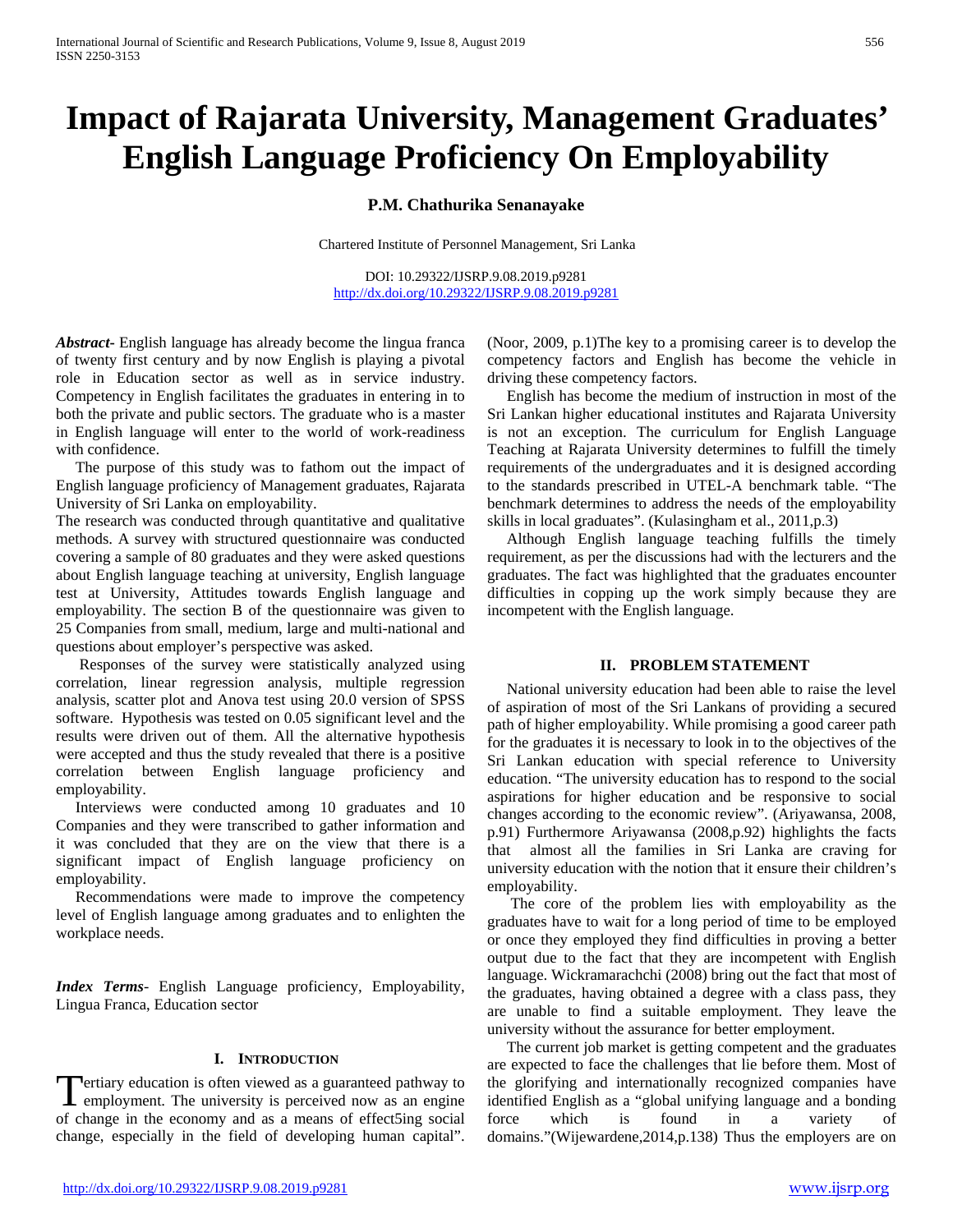the lookout for graduates who are able to communicate lucidly with counterparts and customers in English. As per the discussions held with Human Resource managers of some companies, it was evident that they expect the graduates to be ready for the "world of work which is the arena where they will practice all that they have assimilated in their years of study at the study". (Wijewardene,2014,p139) They are expected to display their nonspecific qualities coupled with their subjectspecific knowledge. Hence English language will be the driving force which all help them to display their colors. But unfortunately most of the management graduates fail to display their talents.

 Hence as per the discussions held with lecturers and graduates it is proved that the graduates who are in the threshold of finding

# **III. SIGNIFICANCE OF THE STUDY**

 "English language competency has become instrumental in university education today because unlike the early decades of university education, today undergraduates are expected to be trained to be employers replacing the expectation of early decades to broaden the minds of graduates or to engage in the discourse of contemporary issues". (Jayasinghe et Wijethunga,2015,p.80) English has become life time skill that determines the career path of the graduates of management.

 The study aims at a population of university graduates, with special reference to management graduates of Rajarata university of Sri Lanka. Hence the research will be an eye opening to the reader. The research asses the expectations of employers so that the undergraduates will nurture themselves as all-rounded graduates. A graduate who is facilitated with English language will be released to the market with the help of this research.

 The main objective of this study is to assess the impact of Management graduates' English Language proficiency on employability. Hence once the output comes, the researcher can enlighten the respective university and other respective parties regarding the employability and the requirements expect by the employers.

 Since the main objective of the study aims at assessing the impact of English language proficiency of management graduates on employability, the respective university will find the research an asset. The respective academics will be enlightened with the expectations of Employers and they will integrate the timely requirements of the business world in to the curriculum.

 Management graduates and undergraduates from state and private universities of Sri Lanka will be enlightened by this study. Since English language proficiency is a discipline which is under estimated by most of the students, this research will become an eye opening for the students to look in to the impact which it has on employability because today English language proficiency has become a pivotal criteria when deciding if a graduate is employable or not.

a job will not get employed if they are not proficient in English. Thus the scope of the study has given space for two issues to be taken under consideration and they are as follows. Graduates of management faculty find it difficult to coup with the work once they are employed and they have to wait for a long period to be employed because of the fact that they are incompetent in English language.

 Furthermore through this scope of study it is intended to assess the impact of English language proficiency on employability, increase students' awareness of developing their professional identity and finally to integrate English language proficiency and employability within teaching and learning.

#### **IV. OBJECTIVES**

#### **General objective**

i. Assess the impact of English language proficiency of management graduates of Rajarata University on employability

# **Specific objectives**

- ii. Develop students' English Language Proficiency and making English Language development a central element of their learning and teaching.
- iii. Make the undergraduates aware about the current situation and to organize some programmes which will help them to make themselves to the changes. The programmes will be conducted with the collaboration of career guidance unit.
- iv. Increase students' awareness of the requirements of the employers since the study will be carried out with selected 25 organizations, the research will bring about different type of requirements of employers. With the findings of the research to raise the awareness of the undergraduates about the employability and what do the employers expect from Management graduates.
- v. To make the undergraduates a group who are competent in fulfilling the hourly needs of the job market.
- vi. Energise students to focus on the importance of English Language proficiency.
- vii. Enable students to develop competencies to acquire internationally intelligible English.
- viii. Refresh students to acquire proficiency, fluency and accuracy in English.

#### **V. LITERATURE REVIEW**

#### **i.** Employability

 Yorke and Knight (2003) defines employability as " a set of achievements -skills, understandings and personal attributes that make graduates more likely to gain employment and be successful in their chosen occupations which benefits themselves , the workforce , the community and the economy.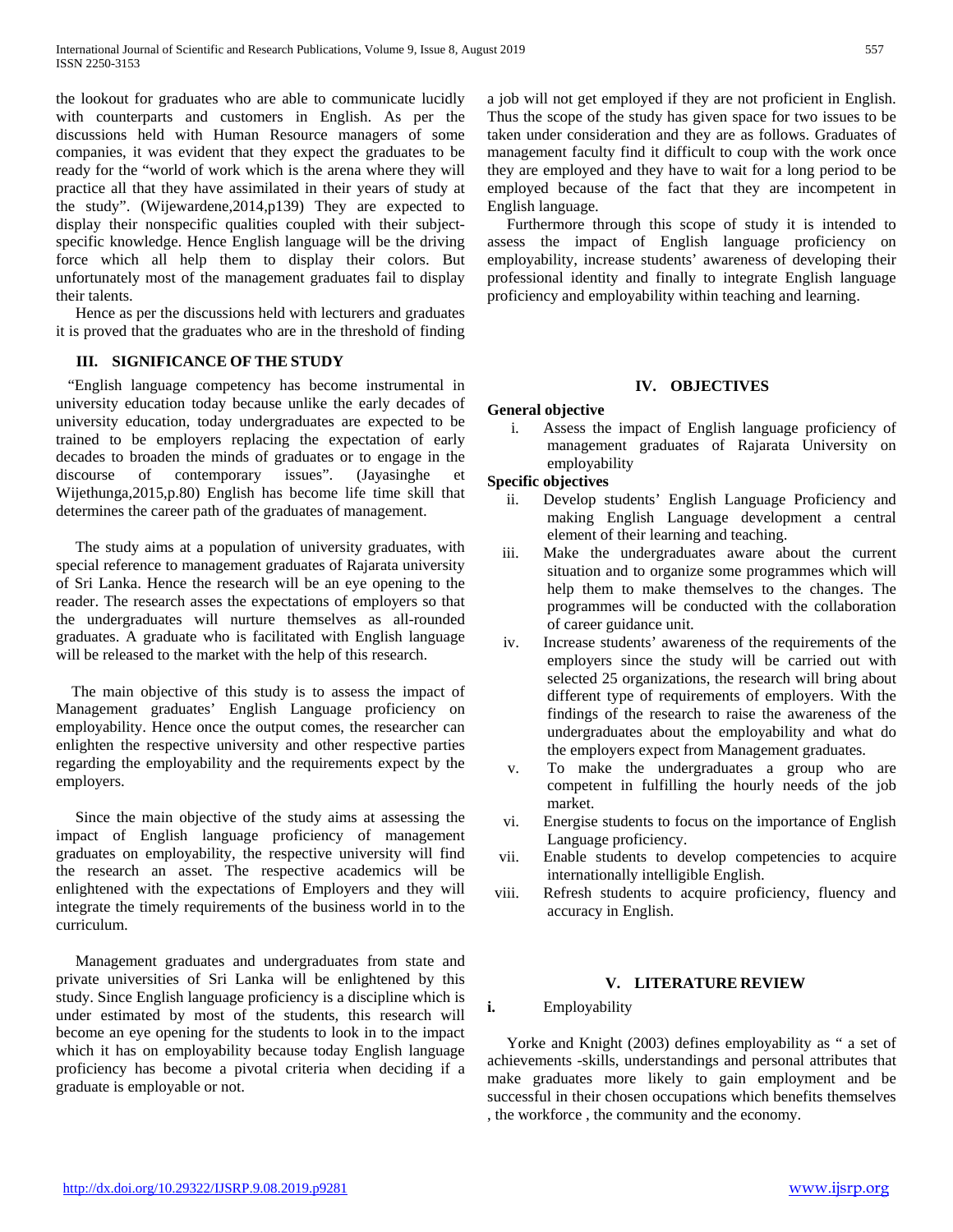Increasing globalization of professional jobs/careers has placed demands upon students and graduates to excel academically and also to enhance their generic skills. According to Fallows and Stevens (2000), there is a need for university wide initiative to build employability skills in particular generic skills into the higher education curriculum, in line with the Consensus Theory. They offer two key reasons: first, knowledge of academic subject is inadequate in current economic situation. Second, graduates need to gain generic skills that will enhance their employability. This demand has led universities to review and adapt their curriculum to infuse generic skills through varying means, some through direct intervention at curriculum level, while others through integrative mechanism. The focus on this review and infusion of generic skills has been at the undergraduate level.

 Since the organizations of today world are moving fast with the business trends, advanced technology and globalization, the employer tend to seek prospective employees who are well conversant in English language. Thus English language competency or proficiency has become a pivotal criteria in deciding if a graduate is employable or not.

In a competitive business world, where flourishing organizations seek expand the branches internationally or organizations which have a wide array of sectors in international territories," English has been elevated to a position of a common corporate language in order to bring about an economic integration and a closer networking in the global business environment." (Wijewardene,2014,p.140).

## **ii.** English for Employability

 English has gain the status of being recognized as the global medium for business and communication. Thus a wake-up call has been given for the management graduates to be well versed in English language in order to increase the employment opportunities. Without being competent in English the graduates will not be able to communicate with counterparts and customers.

 Many employers are of the view that business graduates need to improve their spoken English skills if theory were to portray a positive image of the organization they represent to the business world. (Wijewardene,2016,p.55)

 Focusing on English language competency specifically, studies have shown that there is a global concern about the increasing gap between the level of competency of the graduates and the level needed for employment. (Sarudin et al.2013) Many studies have been conducted in Japan, Singapore, Hong Kong,Taiwan and Korea to analyze the gap and they have taken active measures to improve the standards since English is considered as the language of business and technology. Ministry of Higher Education of Malaysia in their studies in 2012 concludes that most common problems among graduates seeking jobs were poor command of the English language which is 55.8% of the total. On the other hand Ismail Yussof and Lai, 2011 have conducted a survey in order to assess employers' perception on Malaysian graduates. The respondents were senior Human resource Managers in the service industry and they were on the opinion that the graduates need to improve soft skills, which included communication skills as well as English Language.

# **iii.** English Language Teaching at Sri Lankan Universities

 Wijewardene (2014,p.139) articulates the fact that employees with generic capabilities such as teamwork, oral and written English skills are very much sought after by employers. The state universities being understood the prime importance of English language proficiency, all the subject's started to be taught in English medium. With the reforms put forward by the National Education Commission in 2009 the state universities could elevate the position of English thereby it became the medium of instruction. Gunasekara (2013) noted that "today the needs have morphed in to a mix of English for academic purposes, English for professional purposes and English for social purposes including upward mobility. (as cited in Jayasinghe and Wijethunga, 2015,p.81)

# **VI. METHODOLOGY**

i. Conceptual Framework



FIGURE 6.1 : CONCEPTUAL FRAMEWORK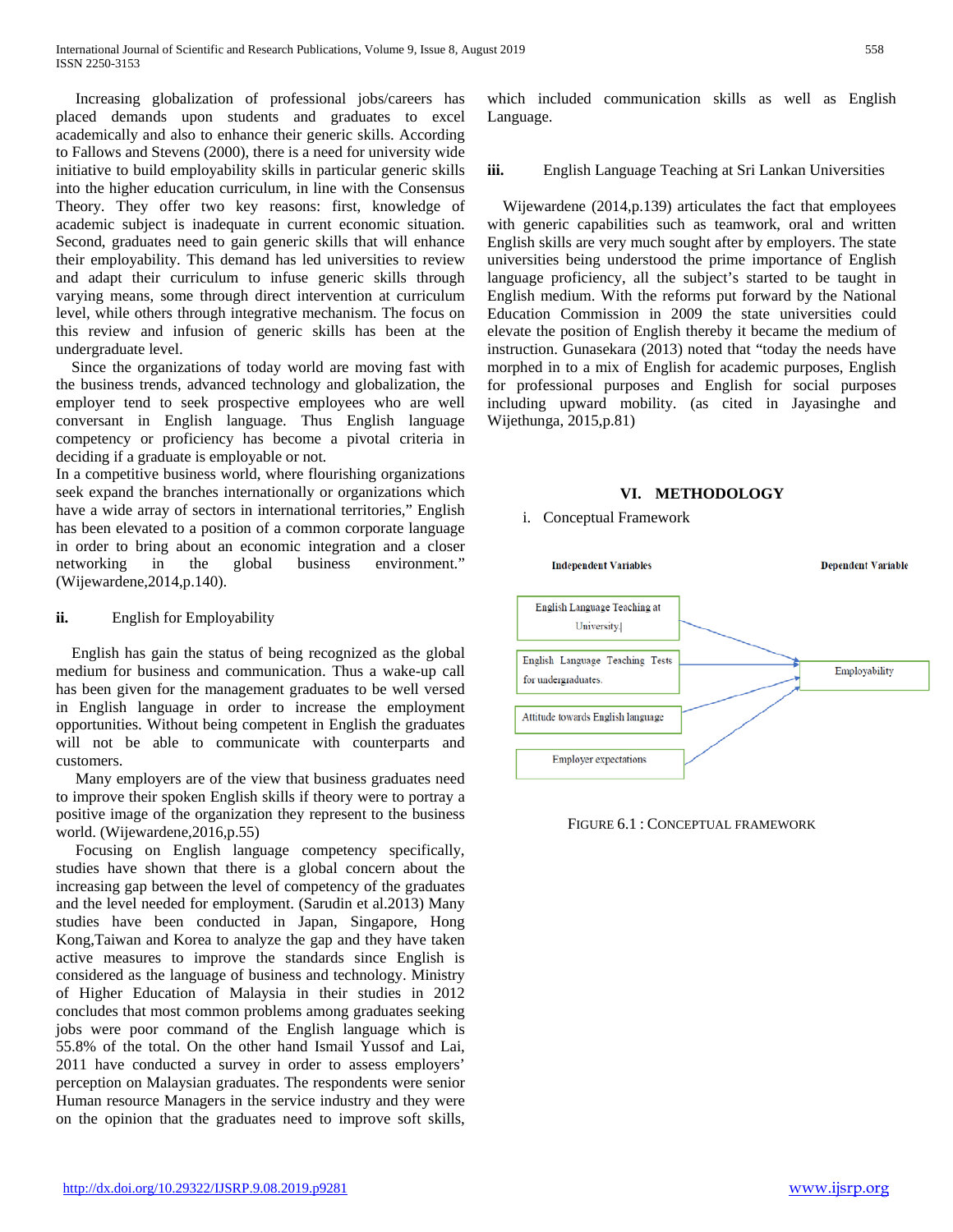International Journal of Scientific and Research Publications, Volume 9, Issue 8, August 2019 559 ISSN 2250-3153

#### ii. HYPOTHESIS

Null hypothesis  $-H<sub>a</sub>$ 

Alternative Hypothesis - H,

| Hl        | Hol- There is no relationship between English language Teaching at university and<br>Employability<br>H <sub>a</sub> 1- There is a relationship between English language teaching at university and |
|-----------|-----------------------------------------------------------------------------------------------------------------------------------------------------------------------------------------------------|
|           | Employability                                                                                                                                                                                       |
| Н2        | H <sub>0</sub> 2- There is no relationship between English language teaching tests for<br>undergraduates and employability                                                                          |
|           | H <sub>a</sub> 2-There is a relationship between English language teaching tests for<br>undergraduates and employability                                                                            |
| <b>H3</b> | H <sub>0</sub> 3- There is no relationship between Attitude towards English Language and<br>employability                                                                                           |
|           | Ha3-There is a relationship between Attitude towards English Language and<br>employability                                                                                                          |
| Η4        | H <sub>0</sub> 4- There is no relationship between employer expectations and employability                                                                                                          |
|           | H <sub>a</sub> 4- There is a relationship between employer expectations and employability                                                                                                           |

#### iii. Research process

 The research onion is used in explaining the research methodology for the study with the research onion framework adopted from Saunders & Lewis (2012). This is presented in below figure .The approach taken in using the research onion framework is to go from the outer layer to the inner layer of the research onion.



Figure 6.2 Research Onion Source: Saunders et el (2007)

iv. Population, sample and sampling

The research will be carried out to assess the impact of English language proficiency of Management graduates, Rajarata University on employability. Thus the target audience consist of Management graduates of 2017 and selected government and private organizations.

 Simple random technique will be used to select the graduates since there are about 450 graduates from Faculty of Management studies, 80 graduates will be selected. Purposive technique will be used to select 25 employers or organizations. As Saunders et al (2009) describes, the purposive sample method or the judgmental sampling method facilitates the researcher to intentionally select the sample focusing on specific characteristics which will best enable to answer the research questions and to meet the research objectives.

## v. Primary data collection

Primary data will be collected with questionnaires and interviews. Questionnaires will be distributed among 80 graduates and 25 employers to obtain quantitative results. In depth interviews will be conducted with the 25 employers to gather their ideas on English language proficiency among business graduates and how does ELP impact on employability. 20 interviews will be conducted with the graduates to find their opinions on English language proficiency. The interviews will be conducted on the basis of anonymity.

#### vi. Secondary data collection

Secondary data collection will be drawn from organizational records and prospectus 2015-2019, Faculty of Management studies and the Survey conducted by Ministry of Higher Education.

Data from "Graduand Employment :Rajarata University of Sri Lanka (2012) by 2012 Dr. Asoka Ramanayake, Imali Jayamanne,Nadeeka Weerasinghe, D. B. U. S.Perera, W. M. L. K. N. Wijesekara" will be used to compare between generated results with the existing records.

#### vii. Quantitative analysis

Likert scale type questions, pre tested questionnaires will be given in the questionnaires to generate statistics. Correlation method will be used to analyze data. The hypothesis will be tested using T-test or ANOVA.SPSS software will be used to analyze the gathered data.

#### viii. Qualitative analysis

In order to generate statistics, interviews and open ended questions will be used. Open ended questions will be asked through the questionnaires. Narrative analysis will be used as the method and the presentation of data will be done using tables, charts, graphs and statistical measures.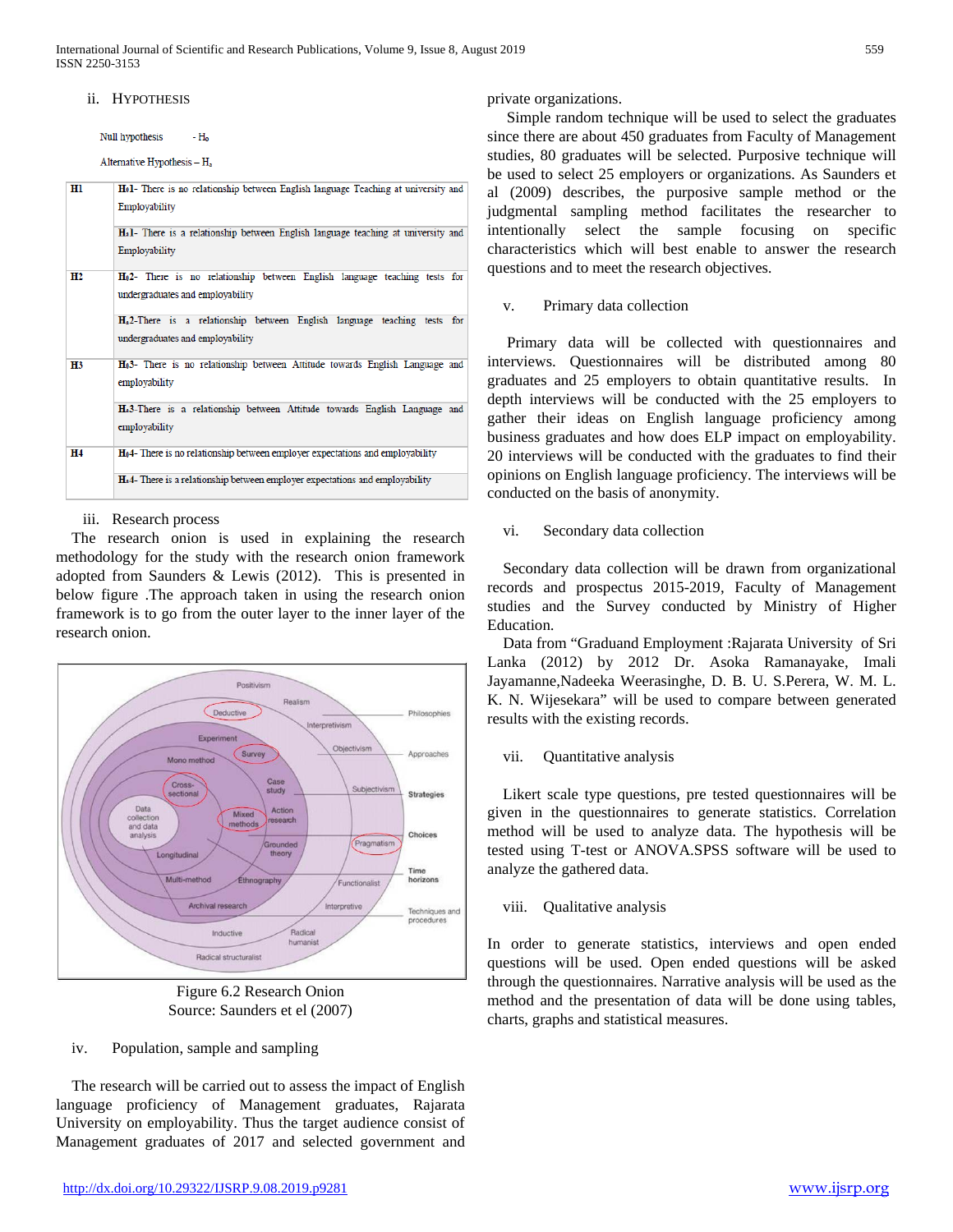# **VII. ANALYSIS**

**Quantitative Analysis**

i. English language teaching at University and Employability

The following table illustrates the correlation of English language teaching at university and employability



#### Table 6.1 Correlation of English language teaching at University and Employability

 According to the table, the correlation coefficient value in the coefficients table ( 0.206) gives a positive value which indicates a low degree of correlation. This would mean that the increase in one variable may increase the other variable. This could be further elaborated that higher the quality of English language teaching at university higher the employability rate. Once the graduates are given a firm foundation of quality English language teaching, they will have higher opportunity of employability.

# ii. English Language Test and Employability



Table 6.2 English language Test and Employability

 According to the table, the correlation coefficient value in the coefficients table ( 0.255) indicates a positive value which indicates a low degree of correlation. This would mean that the increase in one variable may increase the other variable. This could be further elaborated that higher the quality of English language test for undergraduates higher the employability rate.

iii. Attitude towards English language and Employability



# Table 6.3 Correlation of Attitude towards English language and Employability

 According to the table, the correlation coefficient value in the coefficients table ( 0.261) Indicates a positive value which indicates a low degree of correlation. This would mean that the increase in one variable may increase the other variable. This could be further elaborated that higher the attitude towards English language higher the employability rate.

iv. Employer expectations and Employability

| <b>Descriptive Statistics</b> |                                        |  |        |             |              |  |  |  |
|-------------------------------|----------------------------------------|--|--------|-------------|--------------|--|--|--|
|                               | Std. Deviation<br>Mean<br>Ν            |  |        |             |              |  |  |  |
| Mean_Employer                 | 3.6293                                 |  | 48135  | 25          |              |  |  |  |
| Mean_Employability            | 8.7125                                 |  | .89575 | 80          |              |  |  |  |
|                               |                                        |  |        |             |              |  |  |  |
|                               |                                        |  |        | Mean_Employ | Mean_Employ  |  |  |  |
|                               |                                        |  |        | er<br>1     | ability      |  |  |  |
| Mean_Employer                 | Pearson Correlation<br>Sig. (2-tailed) |  |        |             | .205<br>.326 |  |  |  |
|                               | Ν                                      |  |        | 25          | 25           |  |  |  |
| Mean_Employability            | Pearson Correlation                    |  |        | .205        |              |  |  |  |
|                               | Sig. (2-tailed)                        |  |        | .326        |              |  |  |  |

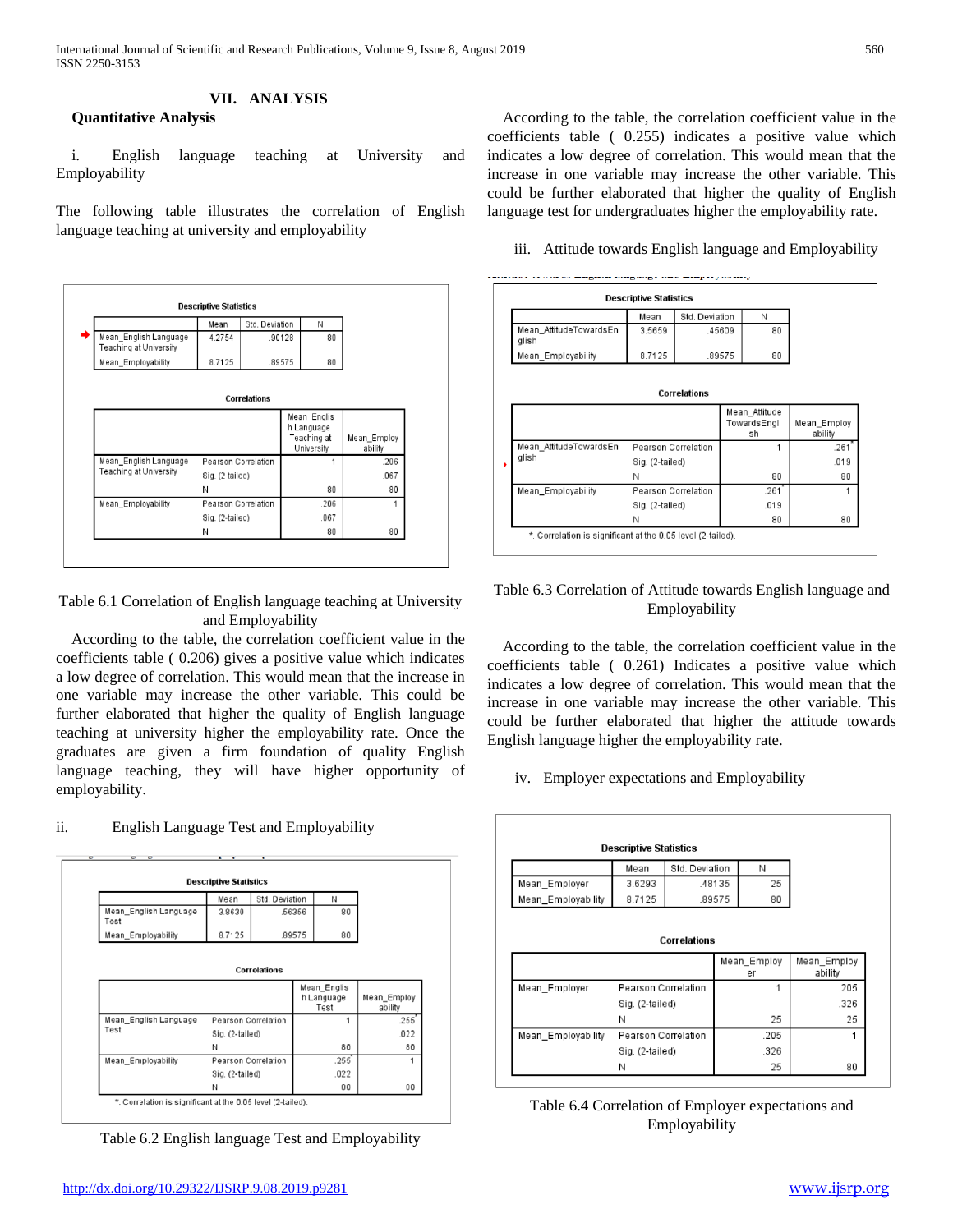According to the table, the correlation coefficient value in the coefficients table ( 0.205) a positive value which indicates a low degree of correlation. This would mean that the increase in one variable may increase the other variable. This could be further elaborated that when the management graduates fulfil the expectations of employers more and more the employability rate increases.

v. Relationship between English language teaching at university and Employability

H01- There is no relationship between English language teaching at university and Employability

Ha1- There is a relationship between English language teaching at university and Employability

| Coefficients <sup>a</sup>                 |                                                 |                             |            |                              |        |      |                                 |             |  |
|-------------------------------------------|-------------------------------------------------|-----------------------------|------------|------------------------------|--------|------|---------------------------------|-------------|--|
|                                           |                                                 | Unstandardized Coefficients |            | Standardized<br>Coefficients |        |      | 95.0% Confidence Interval for B |             |  |
| Model                                     |                                                 | B                           | Std. Error | Beta                         |        | Sig. | Lower Bound                     | Upper Bound |  |
|                                           | (Constant)                                      | 7.837                       | .481       |                              | 16.293 | .000 | 6.880                           | 8.795       |  |
|                                           | Mean English Language<br>Teaching at University | 205                         | .110       | 206                          | 1.859  | .067 | $-014$                          | .424        |  |
| a. Dependent Variable: Mean Employability |                                                 |                             |            |                              |        |      |                                 |             |  |

# Table 6.5 Coefficients Table: English language teaching at university and Employability

According to the table 6.5, it is identified that the perceived access to English language teaching at university and employability relationship is significant at 0.067 which is less than in the significant level of 5% (0.05). Hence the null hypothesis was rejected and the alternative hypothesis was accepted. Hence it could be concluded that there is a significant positive relationship between English language teaching at university and employability.

vi. Relationship between English language test at university and Employability

H02- There is no relationship between English language teaching tests for undergraduates and employability

Ha2-There is a relationship between English languages teaching tests for undergraduates and employability.

|       | Coefficients <sup>a</sup>                 |                             |            |                              |        |      |                                 |             |  |
|-------|-------------------------------------------|-----------------------------|------------|------------------------------|--------|------|---------------------------------|-------------|--|
|       |                                           | Unstandardized Coefficients |            | Standardized<br>Coefficients |        |      | 95.0% Confidence Interval for B |             |  |
| Model |                                           | B                           | Std. Error | Beta                         |        | Sig. | Lower Bound                     | Upper Bound |  |
|       | (Constant)                                | 7.145                       | .679       |                              | 10.520 | .000 | 5.793                           | 8.498       |  |
|       | Mean_English Language<br>Test             | .406                        | .174       | .255                         | 2.331  | .022 | .059                            | .752        |  |
|       | a. Dependent Variable: Mean Employability |                             |            |                              |        |      |                                 |             |  |

Table 6.6: Coefficients Table: English language test at university and Employability

 According to the table 6.6, it is identified that the perceived access to English language tests for undergraduates and employability relationship is significant at 0.022 which is less than in the significant level of 5% (0.05). Hence the null hypothesis was rejected and the alternative hypothesis was accepted. Hence it could be concluded that there is a significant positive relationship between English language tests for undergraduates and employability.

vii. Relationship between Attitude towards English language and Employability

H03- There is no relationship between Attitude towards English Language and employability

Ha3-There is a relationship between Attitude towards English Language and employability

|       | Coefficients <sup>a</sup>                |                             |            |                              |       |      |                                 |             |  |
|-------|------------------------------------------|-----------------------------|------------|------------------------------|-------|------|---------------------------------|-------------|--|
|       |                                          | Unstandardized Coefficients |            | Standardized<br>Coefficients |       |      | 95.0% Confidence Interval for B |             |  |
| Model |                                          | B                           | Std. Error | Beta                         |       | Sig. | Lower Bound                     | Upper Bound |  |
|       | (Constant)                               | 6.885                       | .772       |                              | 8.922 | ,000 | 5.349                           | 8.421       |  |
|       | Mean AttitudeTowardsEn<br>glish          | .512                        | .215       | .261                         | 2.387 | .019 | .085                            | .940        |  |
|       | a Dependent Variable: Mean Employability |                             |            |                              |       |      |                                 |             |  |

# Table 6.7 : Coefficients Table: Attitude towards English language and Employability

 According to the table 6.7, it is identified that the perceived access to attitude towards English language and employability relationship is significant at 0.019 which is less than in the significant level of 5% (0.05). Hence the null hypothesis was rejected and the alternative hypothesis was accepted. Hence it could be concluded that there is a significant positive relationship between employer expectations and employability.

viii. Relationship between Employer expectations and Employability

H04- There is no relationship between employer expectations and employability

 Ha4- There is a relationship between employer expectations and employability

|                             | Coefficients <sup>a</sup>                 |       |                              |      |       |                                 |             |             |  |  |
|-----------------------------|-------------------------------------------|-------|------------------------------|------|-------|---------------------------------|-------------|-------------|--|--|
| Unstandardized Coefficients |                                           |       | Standardized<br>Coefficients |      |       | 95.0% Confidence Interval for B |             |             |  |  |
| Model                       |                                           | В     | Std. Error                   | Beta |       | Sig.                            | Lower Bound | Upper Bound |  |  |
|                             | (Constant)                                | 7.104 | 1.524                        |      | 4.662 | .000.                           | 3.952       | 10.256      |  |  |
|                             | Mean Employer                             | .418  | .416                         | 205  | 1.003 | .326                            | $-444$      | 1.279       |  |  |
|                             | a. Dependent Variable: Mean Employability |       |                              |      |       |                                 |             |             |  |  |

Table 6.8 : Coefficients Table: Employer expectations and Employability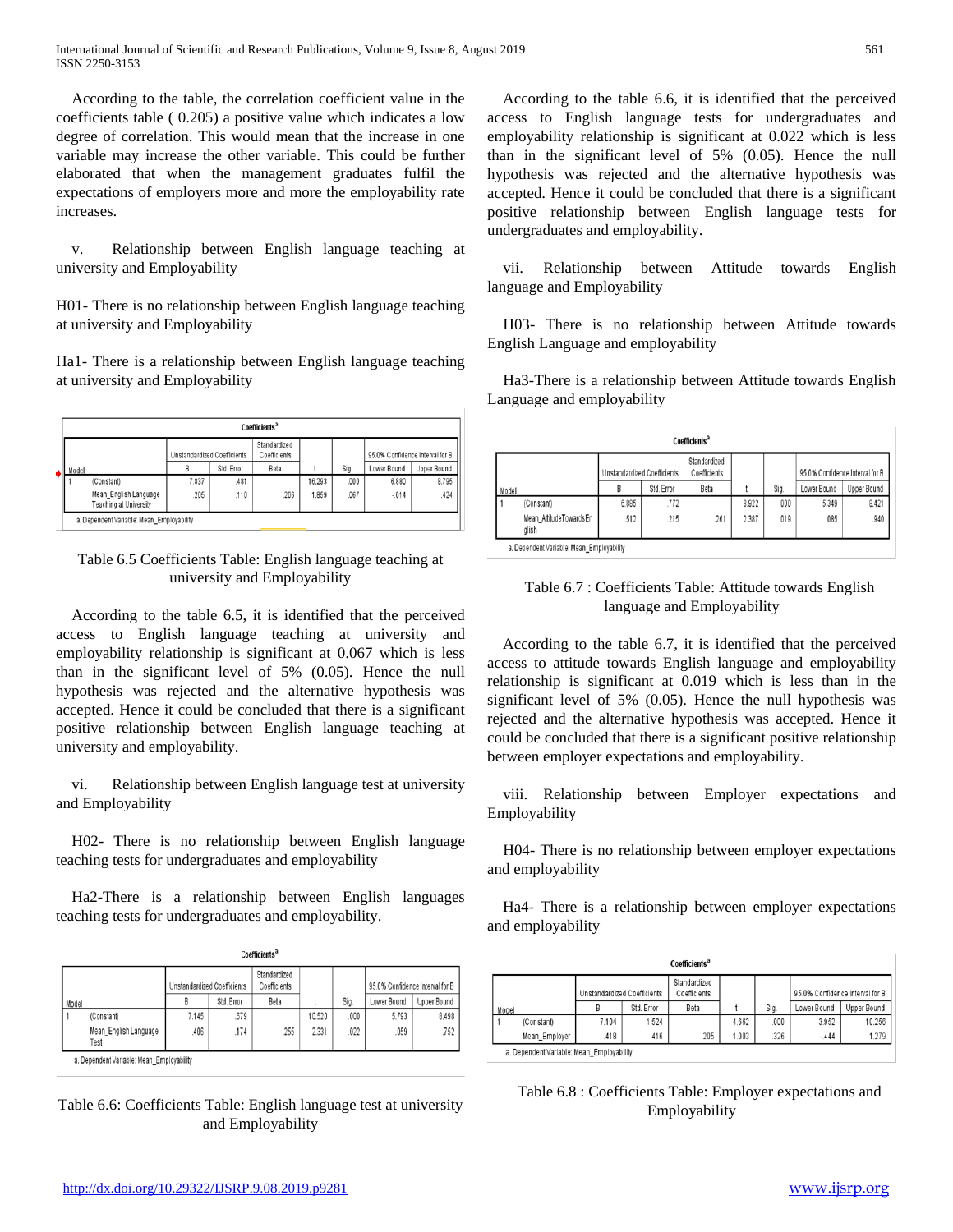According to the table 6.8, it is identified that the perceived access to employer expectations and employability relationship is significant at 0.326 which is less than in the significant level of 5% (0.05). Hence the null hypothesis was rejected and the alternative hypothesis was accepted. Hence it could be concluded that there is a significant positive relationship between employer expectations and employability.

## **Qualitative analysis**

10 Companies and 10 students were selected in order to conduct the interviews and they were recorded and they were transcribed as follows in order to reach the conclusion.

i. English language teaching at university

 Majority of the respondents have declared that English language at Faculty of Management studies is really good and they are satisfied with the teaching. They said that the lecturers are well trained and they are most of the times very flexible with the students, giving them opportunity to ask questions and to clear the doubts. The respondents were on the view that the teaching style is very good and may be that they are keep on training themselves with the latest methods. And they highlighted the fact that there are so many students who are lagging behind when it comes to English language and their performance on other subjects too are fairly low since English is the language they have to use when writing for the examination. So they suggested to have small groups of students where the lecturer can pay individual attention and can do lot of activities with the students.

# ii. English language test for undergraduates

 The students came up with the view that it is really good to have three papers with different aspects. (Writing, listening and speaking). And also they appreciated that they had General English for first year and Business English for second and third years. All the lessons and activities were based on business flavor and they said that their knowledge helped them to co up with the work once they are hired by the organizations.

Moreover they were on the opinion that the content of the test helped them a lot once they get in to the field of study. The respondents held the notion that these tests are good benchmarks to evaluate the level of the English knowledge but then again they said that some students get nervous and panic when it comes to speaking tests. This can happen because the students do not get a chance often to speak in the class since they have large number of groups in departments. Even though they were given one hour per week to do speaking tasks due to the large number of students one may not get enough time to speak out and do the tasks. So they said that once they were given tasks to be done at the examination, they may not do it up to the expected standard. So there are pros and cons in these tests as well.

## iii. Attitude towards English language

 The respondents accepted that they were not that confident when they first came in to the university and they were not that familiar with English language at first because most of the students said that even though they had good results for Ordinary level English subject, most of the students got C and S passes for English in Advanced level examination and they abhorred the subject and the attitude was a very minus one in the initial part. Bu once they got touch with the interactive sessions in English lecture they have felt that there was an attitudinal change and the lecturers were very flexible with their attitudes. No of course the respondents have a positive attitude towards English language and they were happy about that because they could improve a lot because of their positive attitude and they said that they could grab opportunities that came their way and they could even get promotions since they were functioning smoothly with the flow of the workplace.

#### iv. Employer expectations

 The respondents were Managers of 10 Companies and they held the notion that they evaluate the management graduates from the moment they enter to the organization, from the initial parts of the interviews they will start evaluating the graduates and they of course expect a moderate level of English language proficiency from the graduates because they are with the expectation that they will build up their level of English knowledge and competency in their career life. They did not highlight many weak points but they said that management graduates are fresh for the workplace and they get little bit of time to adapt to the environment and to take responsibilities. Apart from that there is nothing to be emphasized as the weak points.

They were on the opinion that English knowledge is a must in the workplace and it is very important in the workplace. Most of the graduates are thorough with the theories but when it comes to the workplace it is not that they are applying the theories, they may apply but it will be one out of thousand theories. So they have to use their practical hands on work with the aid of English language competency. IF they can do it they can flourish in the organization and if not, one may have a bad effect on his or her career life.

#### v. Employability

 The respondents were the graduates and they declared that they had many obstacles once they were hired by the organizations because it was their first job and the workplace is obviously an unfamiliar one and they were not that confident in communicating with peers in English language. Most of the students who are in multi- national Companies declared that they encountered problems since they have to deal with different kind of people around the world and the middle language is English.

The respondents accepted that if they are competent in English language they will definitely have opportunities to climb up the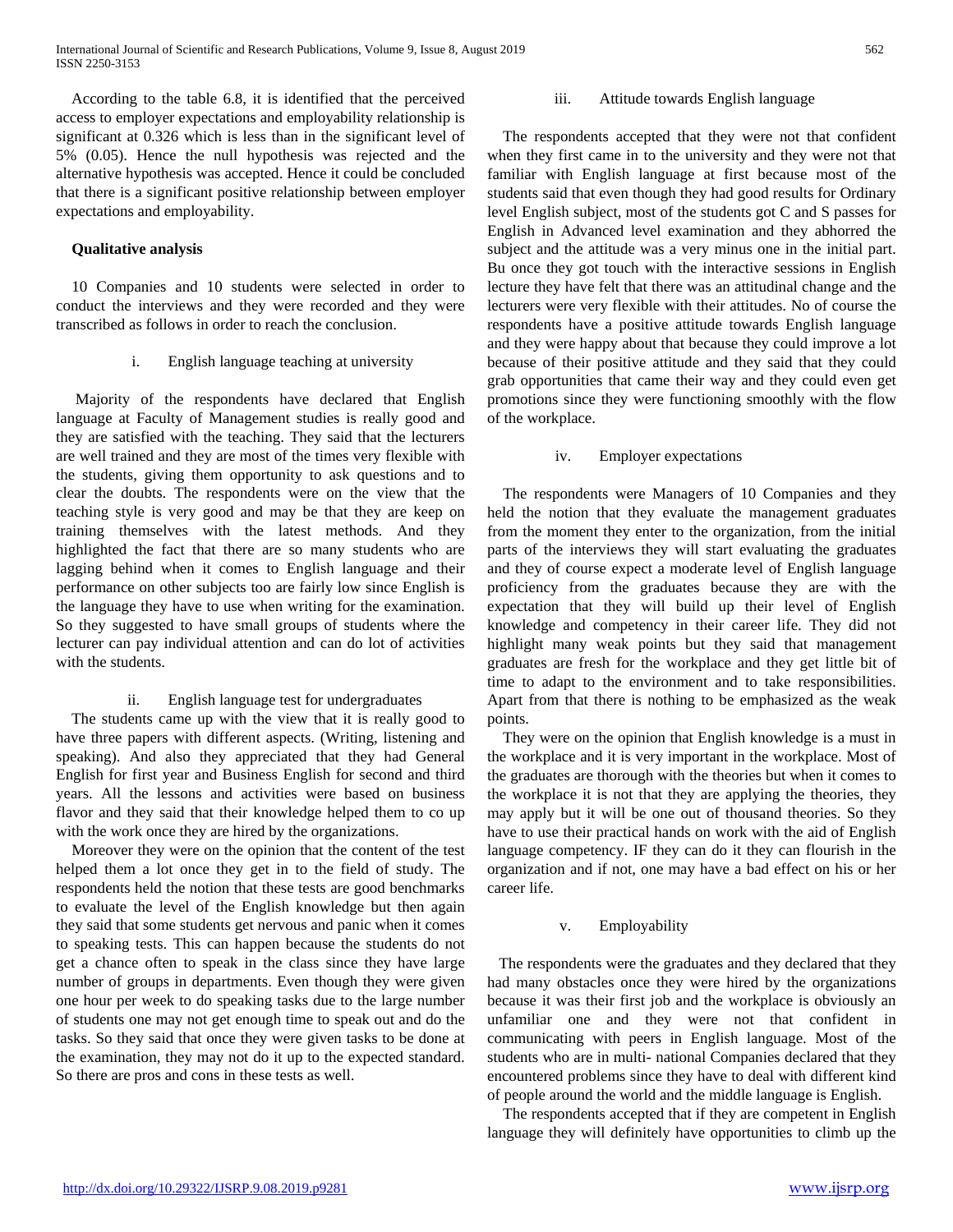career ladder and they were on the view that English is a must when you work especially in private sector. Furthermore they said that writing, reading, speaking and listening skills are important to do daily chorus in the workplace.

# **VII. CONCLUSIONS AND RECOMMENDATIONS**

## i. Conclusions

Several statistical analysis methods were used under quantitative data analysis. Overall mean of each independent variable was measured, the correlation analysis, scatter plot diagrams, for hypothesis testing, regression analysis and multiple regression analysis were used and the data collected through closed ended questions were analyzed.

Overall measure of mean of each independent variable had positive mean interpreting that all the respondents agree with the statements. Furthermore all the independent variables had positive relationships with dependent variable and thus alternative hypothesis of the study were accepted while the null hypothesis were rejected.

Correlation analysis and scatter plot diagrams proved that all the independent variable have positive relationships with dependent variable which is employability. This mean that change in an independent variable may result in dependent variable as well. Thus the researcher could accept all the alternative hypothesis which were built in the initial phase of the proposal and all the null hypothesis could be rejected.

Independent variables and the dependent variable were tested afterwards through a set of closed ended questions which were raised in the questionnaire section A and B. Majority of the respondents agreed with the statements but the respondents from the Companied did not agree with the statements and they were on the view that the Companies are not providing in-house and outside the Company English language programmes. Apart from that statement all the other statements proved that there is a positive relationship between independent variables and dependent variable.

Qualitative data analysis consists of open ended questions which were raised in the questionnaire and the interviews. Section A of the questionnaire was given to 80 sample of graduates and section B to 25 Companies and interviews were held with randomly selected 10 graduates and randomly selected 10 Companies. Through the data gathered, it was proved that all the independent variables have positive relationships with dependent variable which again proved the alternative hypothesis. All the graduate respondents accepted that there is an impact of English language proficiency on employability and all the respondents from the Companies too highlighted the fact that there is an impact of English language proficiency on employability.

Secondary data which were taken from Grandaunt Employment :Rajarata University of Sri Lanka (2012) by 2012 Dr. Asoka Ramanayake, Imali Jayamanne,Nadeeka Weerasinghe, D. B. U. S.Perera, W. M. L. K. N. Wijesekara proved that there is an impact of English language proficiency on employability.

The study was carried out in order to find out whether there is a relationship between the independent variables and the dependent variable. Through several analysis conducted throughout the research concluded that there is a positive relationship between the independent variables which include English language teaching at University, English language tests for undergraduates, attitudes towards English language, Employer expectations and the dependent variable employability

Furthermore the research highlight that there is a trivial negative impact as well. Some graduates came up with the view that the quality of teaching style should be improved since most of the students enter the university with "C" or "S" pass for English subject in Advanced level Examination. They highlighted that since there are large group of numbers in one department, the students should be categorized in to groups for a successful acquisition of second language.

Graduates as well as respondents of the Companies highlighted some suggestions that could be implemented for a successful second language acquisition as well as for a smooth functioning in the workplace.

## Recommendations

 Majority of the graduates are on the view that teaching methods used at the university to teach English are effective, learning process is suitable for current job environments, practical knowledge about the business world is acquired through coursework but 6% of the total has said that the teaching should be improved. As for the recommendations, it is said that there are so many students from every department who are lagging behind when it comes to English language, since happens mainly due to their knowledge about English and they have entered the university with C or S passes for English in Advanced level examination. Nevertheless the medium of instruction is English and they have to master the language if they are to have good performance even in the other subjects. Thus it is recommended that student centered activities should be implemented and students should be categorized according to their level of English language and the number of students per group should be minimal as it will give an opportunity for the lecturer to pay individual attention to the student.

 When analysing the grades received for First year General English and third year Business English majority of the students have improved their English language competency but 13.75% out of total are not satisfied with their competency and they have come up with recommendations that more speaking activities should be done because at the workplace speaking in English is a must specially in private sector. Even though at the university they are given one hour per week to do speaking activities due to the large number of students per department, they get a rare chance to speak up. So it is suggested that they have to be given presentations to do and an interactive session throughout the lecture hour is expected from the lecture where students get an opportunity to speak up and get rid of their inhibition they have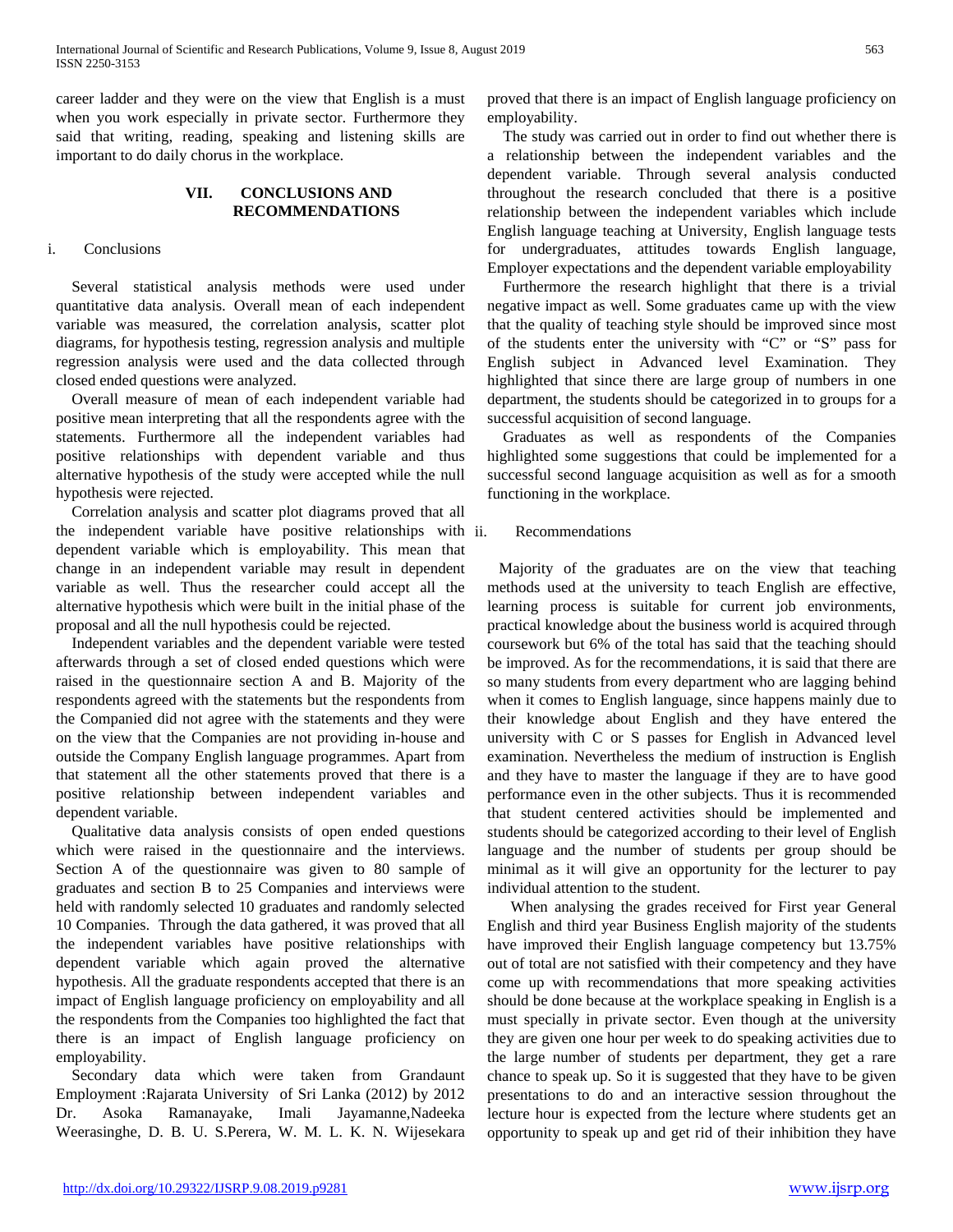#### to a second language.

 Moreover the respondents agreed with the statements that competency in English is equally or more important than academic knowledge and skills associated with the bachelor degree, English is a must when participating for business meetings, it is difficult to communicate with counterparts and customers without English language competency and English is a must to present the presentations. Most of the students are satisfied with their level of English language but 26.25% of the total declared that they are not satisfied with their level of English language competency and as recommendations, they offered that soft skills programmes should be implemented at university in order to brush up their soft skills, participate for an interview with confidence and other skills which are mandatory in workplace should be improved through some programmes. The undergraduates who are in the threshold of graduation should be provided with these kinds of programmes and the University can MOU s with Companies which flourish in the job market and they can implement programme where both parties will get benefit at the end of the day.

When analysing the responses of the Companies, majority agreed that competency in English is important in the Company, English language competency is equally or more important than academic knowledge and skills associated with the bachelor degree. Moreover they were on the opinion that four skills of English language are really important in the workplace. Companies are not ready to employ the graduates without the minimum English language competency required by the Organization. Majority of the Companies accepted that newly recruited employees are not that prepared to perform work in English and they always feel inhibition when it comes to speaking. Companies will be evaluating the English language competency from the first step of the fresh graduates and they are using several methods such as interview, written essay, prompts/tasks, impromptu speech, oral presentations, and response to questions. But they declared that most of the Companies do not provide in=house English language training for the employees and it is 64% out of the total and English language programmes outside the organizations were not implemented and it is 76% out of the total. Thus as far as recommendations concerned, Companies should conduct a performance appraisal of soft skills and communication of the employees and they should be sent to trainings in order to brush up their skills and competency.

#### **REFERENCES**

- [1] Ariyawansa, R.G. "Employability of Graduates of Sri lankan Universities." *Sri lankan journal of Human Resource Management* (2008).
- [2] Clement, A., Murugavel,T. "English for employability." *English Language Teaching: vol:8,No,2:* (2015).
- [3] Cotteral, S. "Key variables in language learning:what do learners believe about them?" (1999): 493-513.
- [4] Crosling, G. "Transition to university: The role of oral communication in the undergraduate curriculum." *Journal of Institutional research* (2000): p.69-77.
- [5] Fallows, S., Stevens,C. "Building employability skills in to the higher education curriculum." *Education and Training* (2000): 75-83.
- [6] Fernando, S. "Teaching as a life skill." *Daily Mirror* 22 July 2008: 15.
- [7] Finocchiaro, M. "Motivation:It's crucial role in language learning." *ERIC Document* (1982).
- [8] Gardner, R.C. "Laerning another language:A true social psychological Experiment." *Journal of Language and social psychology* (1983): 219-239.
- [9] Gunawardena, C. "what employees look in university graduates." *Economic Review, people's Bank* (1997): 19-22.
- [10] "HETC Project." 2012.
- [11] Hettige, S.T. "Students' counselling and welfare services in the university of Sri Lanka,University of Kelaniya." (2000).
- [12] Ismail, R, Yussof,l & Lai, W,S. "Employers' perception on graduates in Malaysian services sector." *International Business Management* (2014): 184-193.
- [13] Jayasinghe, V.U.,Wijethunga,M.T.N. "Study of English Langauge Skills of the First Year KDU Undergraduates ." *International Research conference* (2015).
- [14] Josephine, E.,Selvakumar,D. "The influence of English Language Proficiency on college students." *International journal of Innovative Research development* (2015).
- [15] Kadir, K.A., Noor,W.S.W.M. "Students' awareness of the importance of English Language proficiency with regard to future employment." *World review of Busines Research* (2015).
- [16] Kaur, S., Clarke,C.M. "An analyzing the English language needs of human resource staff in multinational companies." *English for Specific purposes Issue 3* (2009): volume 8.
- [17] Krashen, S.D. *Principle and practices in second language acquisition*. New York:Prentice Hall, 1987.
- [18] Lanka, Rajarata University of Sri. *Faculty of Management studies-Undergraduate prospectus*. Mihintale: Rjarata University of Sri Lanka, 2015-2019.
- [19] Li, W.L. "An empirical study on Tourism Enterprises' satisfaction with University Graduates." *International conference on Applied social sciences*. Changsha, Peoples republic of China, 2011. 449-453.
- [20] Littlewood, W. *Foreign and second language learning*. Cambridge, 1995.
- [21] Liu, D., Beamer,L. "Multimedia as a teaching tool in Business communication course delivery ." *Business communication quarterly* (1997): 51-66.
- [22] NCIHE. *Higher education in the learning society*. Norwich: National committee of inquiry in to Higher education, 1997.
- [23] omar, Z. "what employers expect of graduates." (2005).